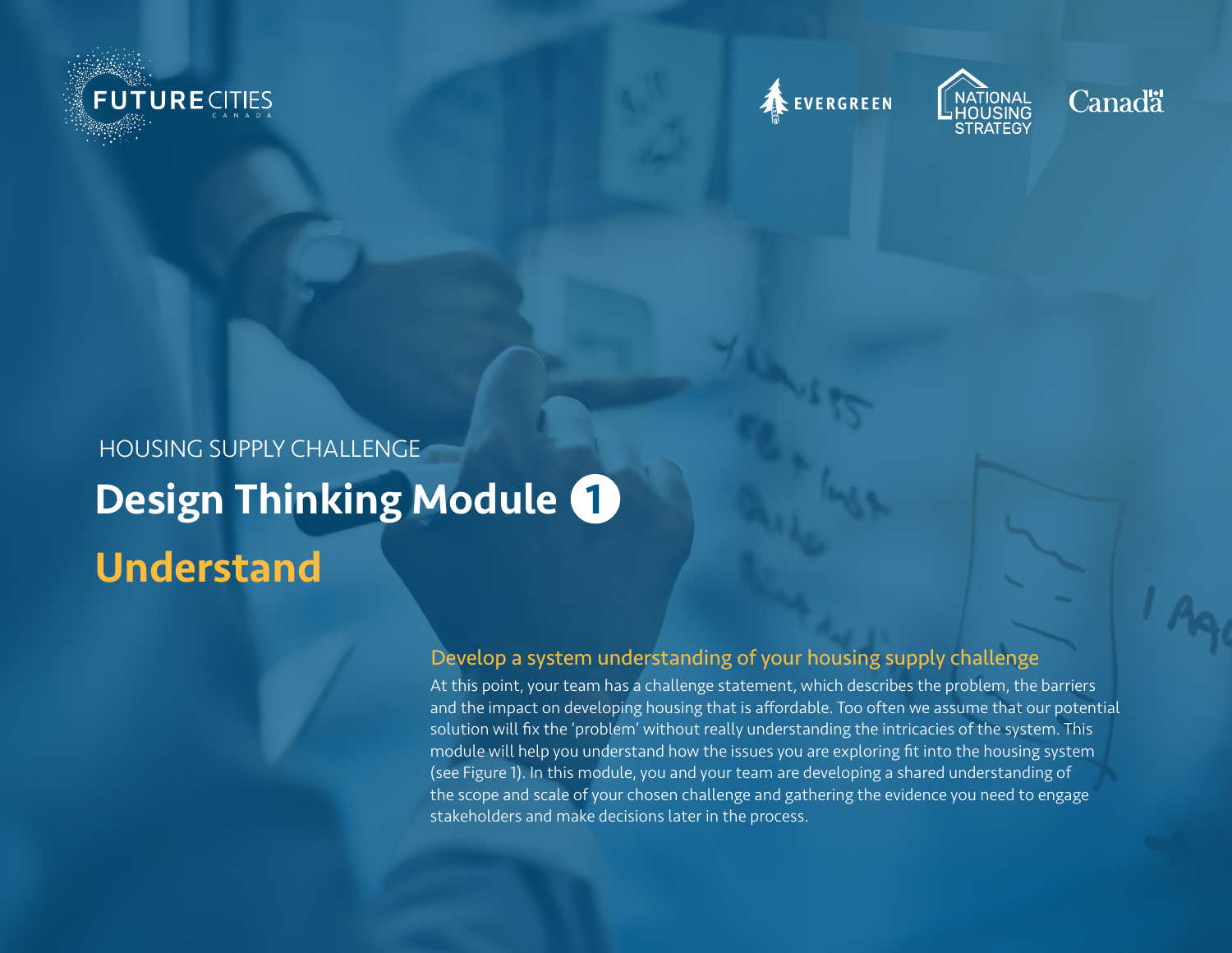# WHY THIS STEP?

Getting a baseline understanding of issues and where they sit within the housing system by gathering some context, history and data will help you ask the right stakeholders the right questions during Module 2 -**Empathize and Analyze**, and will feed into how you build your housing supply challenge problem statement in **Module 3 - Define**.

# WHAT TO EXPECT

In this stage you're going to look at the bigger picture, and that big picture might seem insurmountable. Affordable housing supply challenges are complex, and you might not be able to solve all the issues that surround it. However, it is important to develop a baseline understanding of the complexity of the issues at play in your challenge statement so you can create implementable, local solutions that improve the development of housing that is affordable.

# WHY USE SYSTEMS THINKING?

Systems thinking expands the range of choices available for solving a problem by broadening our thinking and helping us articulate problems in new and different ways. At the same time, the principles of systems thinking make us aware that there are no perfect solutions; the choices we make will have an impact on other parts of the system. By anticipating the impact of each trade-off, we can minimize its severity or even use it to our own advantage. Systems thinking therefore allows us to make informed choices.

Systems thinking is also valuable for telling compelling stories that describe how a system works. For example, the practice of drawing causal loop diagrams forces a team to develop shared pictures, or stories, of a situation. The tools are effective vehicles for identifying, describing, and communicating your understanding of systems, particularly in groups. (Kuhn, 1962)

# KEY CONSIDERATIONS

You should approach your housing solution by adopting a **Systems** Thinking Mindset to research, refine and summarise your understanding of the housing system. During this process, be open to others' ideas and perspectives and situate your solution idea in the broader context.

Systems thinking is an awareness that nothing can be thought of in isolation – everything is connected to a complex web of other things (Kuhn, 1962). When you start to think of things within their larger systems, you:

- Think of the whole and the parts at the same time (e.g., the person or family who needs affordable housing and the support services that are available in a community).
- View issues from multiple perspectives (e.g., the housing provider as the person in housing need).
- See how things are interconnected (e.g., government subsidies and availability of housing shelters for youth at risk).
- Question deeply held assumptions (e.g., the role of the affordable housing provider vs the role of the builder).
- Think critically about causation and correlation (e.g., the impact of policy and regulations on low-income families in housing need).
- See yourself as part of the housing system (e.g., contributing to more affordable housing).
- Consider the long- and short-term consequences of actions (e.g., building more housing now vs securing sustainable funding to maintain affordable housing into the long term).
- Understand that small actions on one part of a system can produce big results on the system as a whole (e.g., promoting and supporting a land use policy that prevents deforestation) Adapted from: (Kuhn, 1962).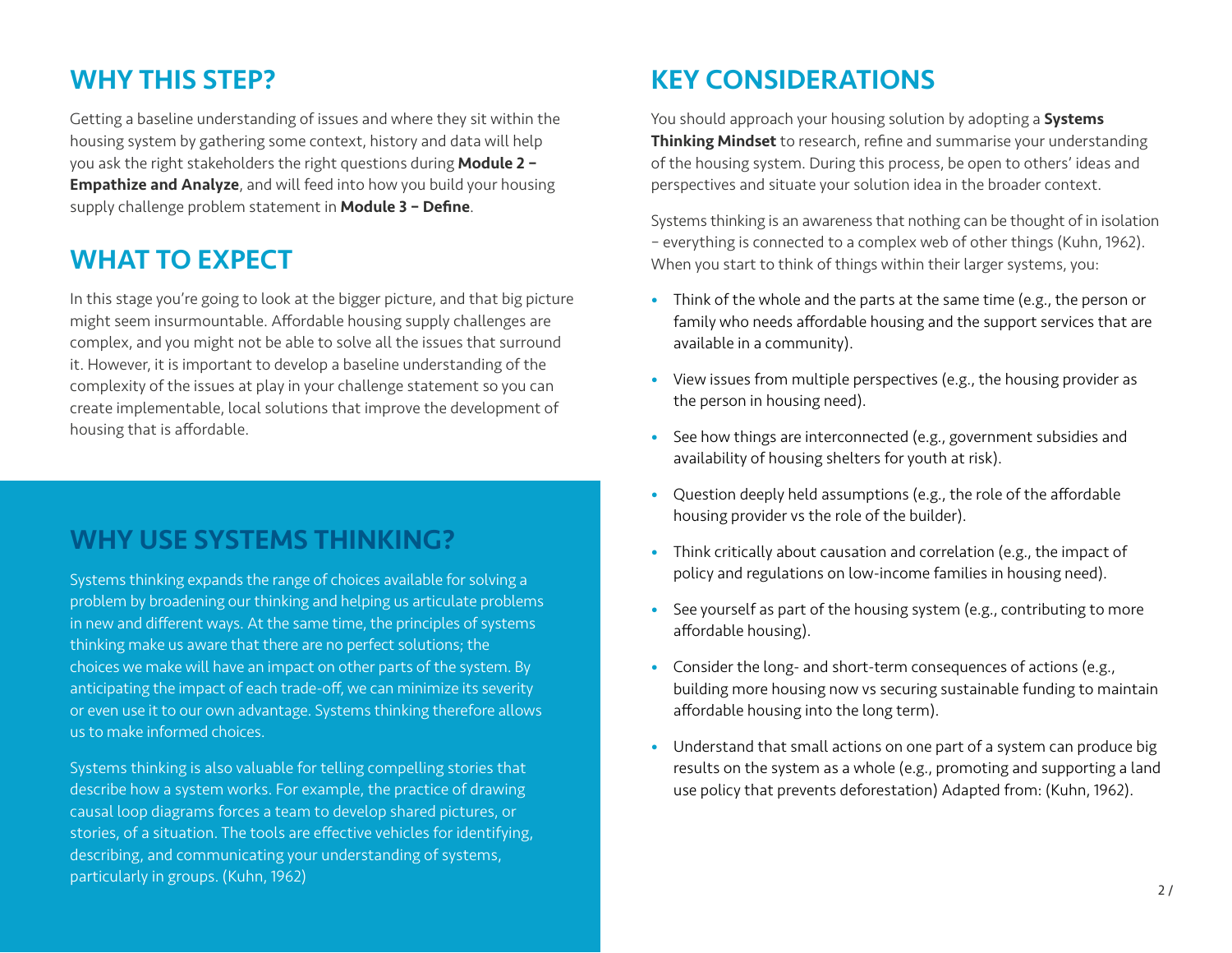# THE HOUSING SYSTEM

Numerous organizations are part of the housing ecosystem locally, provincially and nationally. They each play a role in the system and it is important to involve as many organizations as possible in helping you think through your housing supply challenge.

#### People in housing need 1

- A human centered design approach places people in housing need at the center of the system.
- This may include and is not limited to individuals, single parents, families, new immigrants, women fleeing violence, seniors etc.
- Changes to the housing system, weather it's a policy, new support program, integrated services or improvement must consider how the change will impact people in need.

#### Housing forms types and tenures

- The housing system includes a wide variety of housing forms, types and tenures.
- The circular "Wheelhouse" model created by the City of Kelowna, recognizes that residents move between different types of housing and housing need at different stages of their lives.2 (CMHC, 2020)
- There are numerous organizations at a local, provincial and national scale that build housing, provide support services, deliver program, set standards, and provide funding.



1. The list of actors represented in the Housing system map are not exhaustive but representative.<br>2. Wheelhouse model. City of Kelowna. from: Wheelhouse model, City of Kelowna, from: *https://www.cmhc-schl.gc.ca/en/housing-observer-online/2019-housing-observer/wheelhouse-new-way-looking-housing-needs*

#### Provincial and National organizations 3

- Government departments and organizations that set policy, rules regulations and provide funding for affordable housing at a federal and provincial scale. (e.g., Stats Canada, CMHC, NRCan, etc.)
- Non-profit organizations that deliver housing related programs and services (e.g., The Salvation Army).
- Research institutes who conduct housing related research.
- Associations who represent different sectors Organizations who provide financing and investment for housing.
- Some organizations operate at a national and local scale (those on the line).

#### Local housing organizations 3

- There are numerous organizations that operate at a municipal and regional scale that deliver a wide range of programs and services to those in housing need.
- They range from municipal governments and non profit housing providers, and include organizations that provide specialized support services (e.g., health and social services) for different age groups and needs (youth, seniors, new immigrants, addiction, abuse, Aboriginal, Metis and Innu, LGBTQ+, veterans, and others).
- This group also includes associations, advocacy groups, developers, home builders, trades people, and financial

<sup>3.</sup> The logos represent a small sample of organizations from across the country. Image created by John Purkis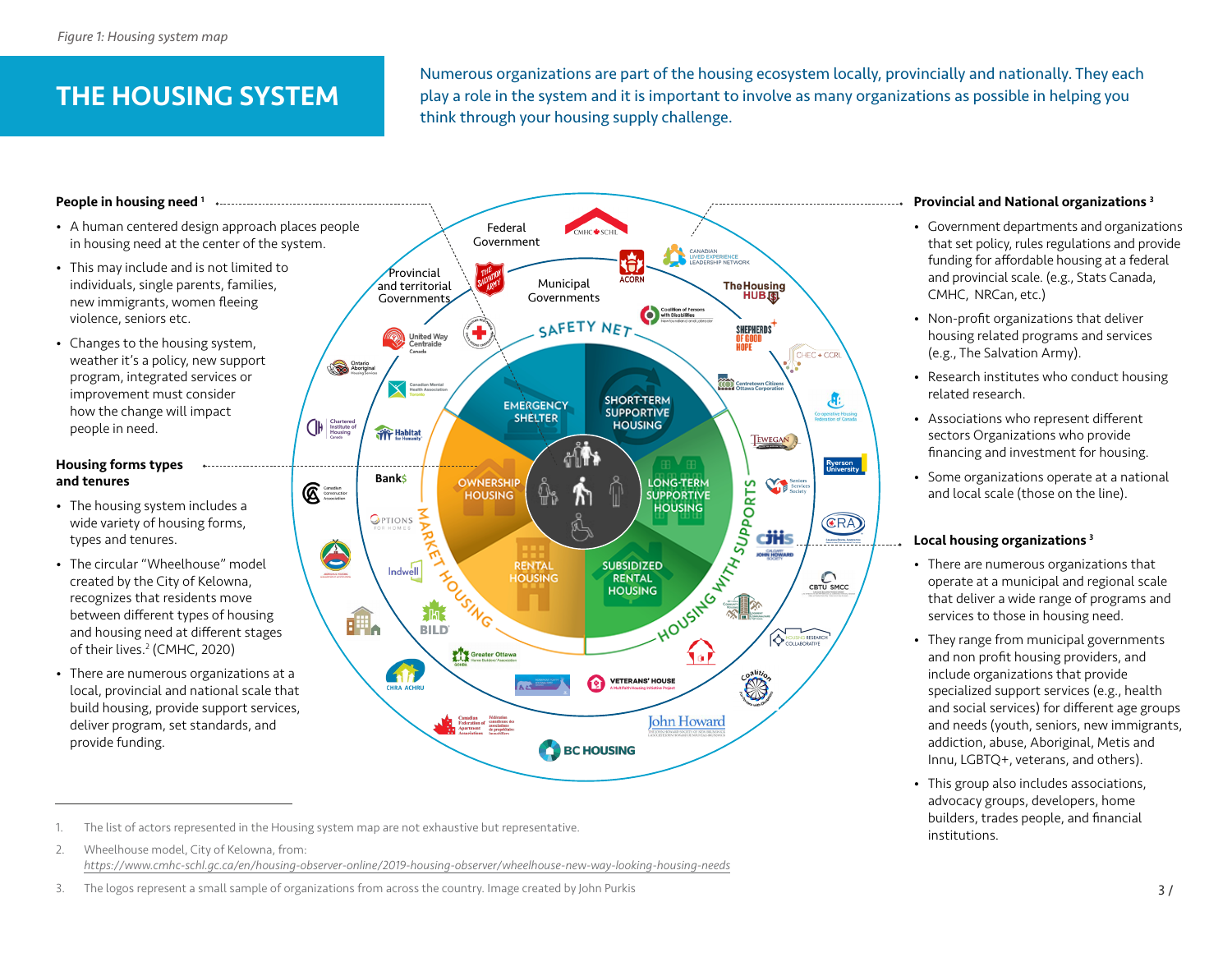# **STEPS**

The following steps will help you determine if you have already collected sufficient information about your housing supply challenge from a systems perspective. Each step includes a short description and introduction to different tools or techniques that you could use to review and make improvements to your project. Links to toolkits with details instructions are also provided in association with each step.

Adopt a systems thinking mindset

Conduct research about the housing system

Create different systems maps to better understand the issue

# Adopt a systems thinking mindset

There are many excellent resources that will help your team develop and apply a systems thinking mindset and a short list is provide at the end of Step 1, which you are encouraged to read.

To get you started we have identified two activities that will help you look at your challenge from a systems perspective: Actor Mapping and The Iceberg Model.

### Actor Mapping

To help get your team started create a preliminary actor map of the key organizations and groups of people that are implicated in your housing supply challenge.

An actor map is a visual depiction of the key organizations and individuals that influence a topic, allowing insight into the players within a system. (FGS, 2017). The actor map will also help you identify people to engage in Module 2. The following simple steps are described in more detail in *[FGS Guide to Actor Mapping](https://www.fsg.org/tools-and-resources/guide-actor-mapping)*.

- 1. Identify the topics and set clear boundaries for the area of focus for your housing supply challenge topic.
	- What is scale of your housing supply challenge and solution; local, regional, provincial, national?
	- What form of housing does your solution relate to?
	- Who is affected by this issue and potential solution (organizations, people, governments, service providers, etc.)?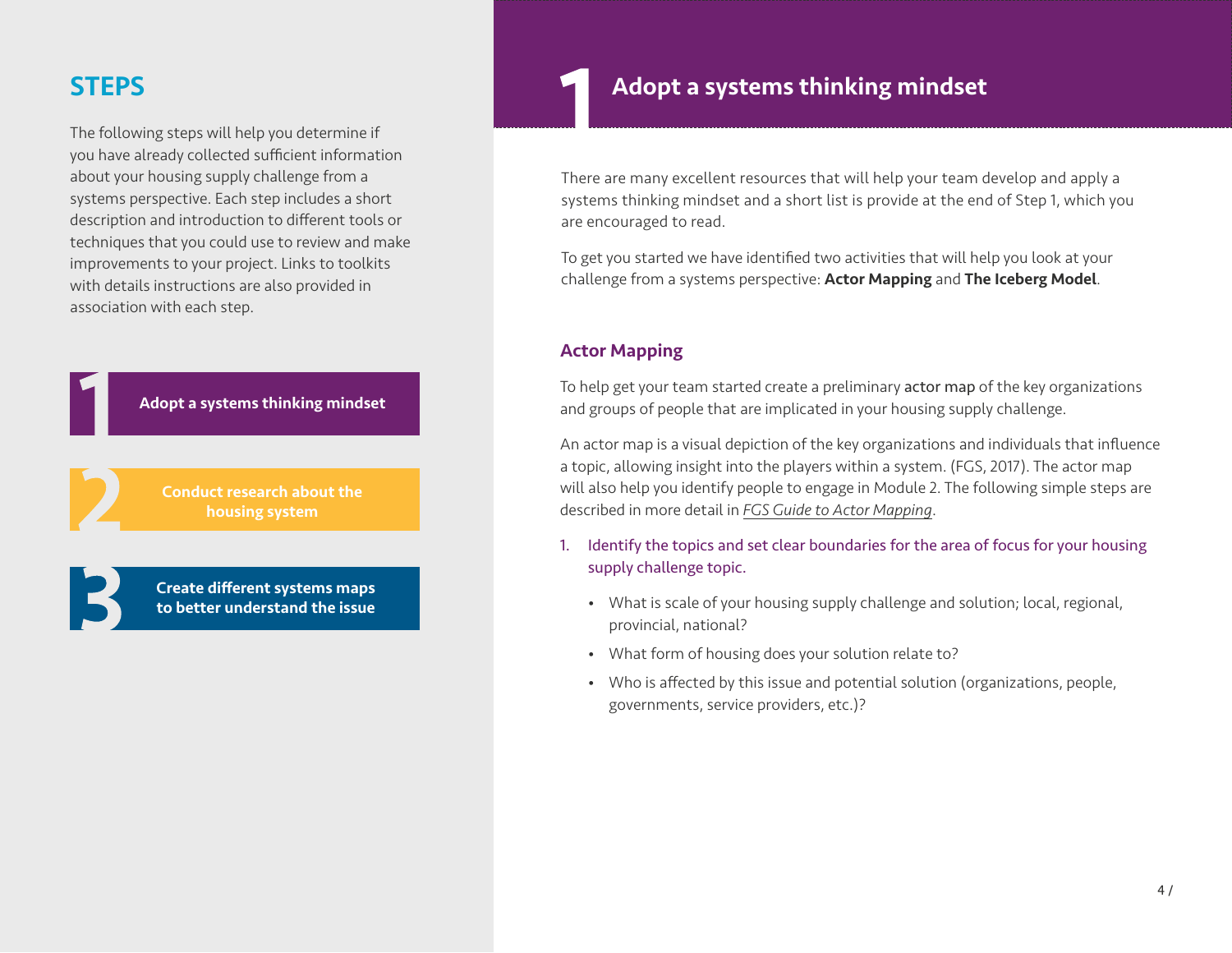- 2. Frame the system by identifying the core beneficiaries, primary stakeholders and placing them on a map (see Figure 2).
	- Who are the people in housing need?
	- Who benefits from your solution?
	- Identify the related sub-systems that influence the people in housing need (policy setters, NGO's, municipal government, housing providers, health services, aboriginal services, builders, etc.).
	- What type of housing does you solution seek to address?
	- Who are the stakeholders at a local, provincial, and national scale?

### Groups of people in housing need:

- Low and moderate income households
- Survivors fleeing domestic violence
- Seniors
- People with developmental disabilities
- People with mental health & addiction issues
- People with physical disabilities
- Racialized persons or communities
- Newcomers (including refugees)
- LGBTQ2+
- Veterans
- Indigenous peoples
- Young adults

*The list is not exhaustive but representative and might differ depending on the context.*

- 3. Identify an initial set of key actors and role in the housing system.
	- Add organizations and groups of people to the map that you are familiar with and ask your colleagues to think of others.
	- Filter the list for the most influential actors based on how you perceive their role.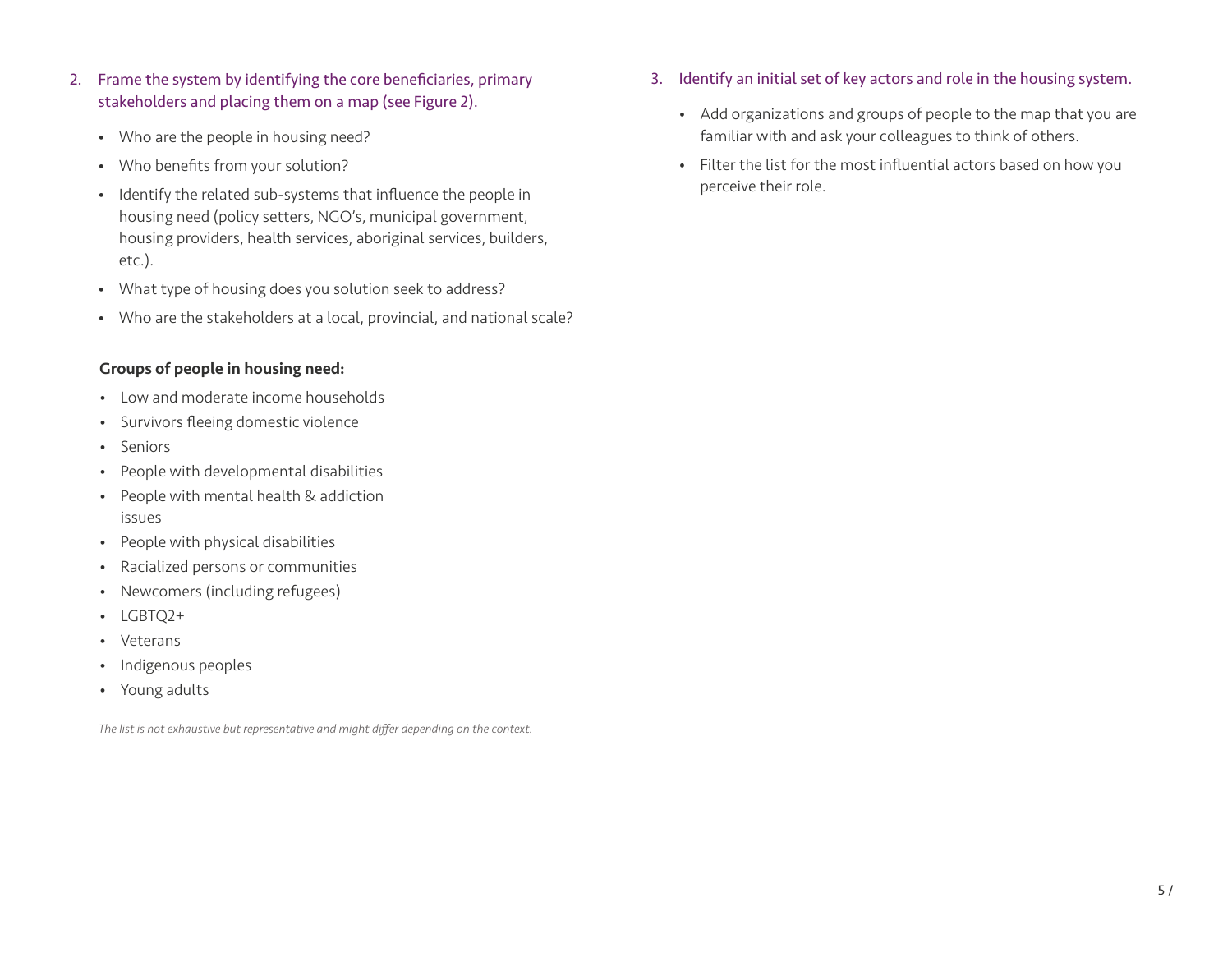# Your Housing Supply Challenge System

numerous organizations are part of the housing ecosystem locally, provincially and nationally. They each play a role in the system and it is important to involve as many organizations as possible in helping you think through your housing supply challenge.



<sup>4.</sup> Wheelhouse model, City of Kelowna, from: *https://www.cmhc-schl.gc.ca/en/housing-observer-online/2019-housing-observer/wheelhouse-new-way-looking-housing-needs*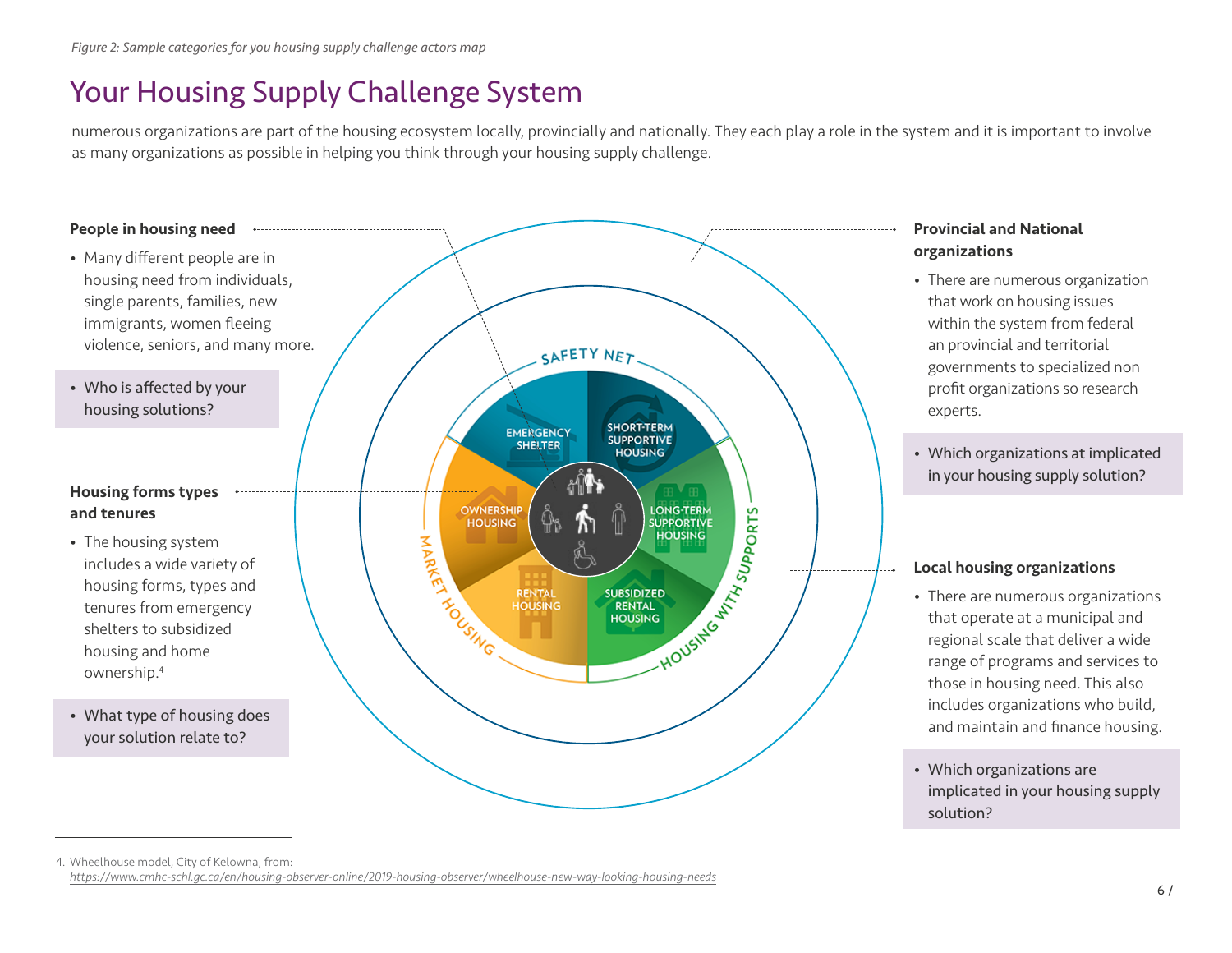# The Iceberg Model – A Tool for Guiding Systemic Thinking

The iceberg model shown in Figure 3, is a useful way to help synthesise information your gathered during the research phase. It can help your team deepen the collective understanding of the problem you are trying to address.



*Figure 3: The Iceberg (Meadows, 2008)*

#### Tool: Systems thinking with the Iceberg Model

The iceberg makes us look at a system through different lenses and provides a way to talk about the pictures we each hold of what is happening in the system. It forces us to expand our horizon and not limit ourselves to looking at just a single activity or event, but to step back and identify the different patterns that event is part of, the possible structures that might be causing it to occur, and finally, the thinking that is creating those structures. It also helps us identify our own mental models, because in the end, the only thing we really can change is ourselves. By changing the way we think, we change the way we act, and therefore can create the transformation that we seek (Grillo, 2010).

Working with your team review the iceberg layers and complete the template for your housing supply challenge issue. A few examples are provided for each section. For more detailed instruction you can download *[The Complete Facilitators Notes for the Iceberg Model](https://reospartners.com/publications/systems-thinking-with-the-iceberg-module/)* provided by REOS Partners.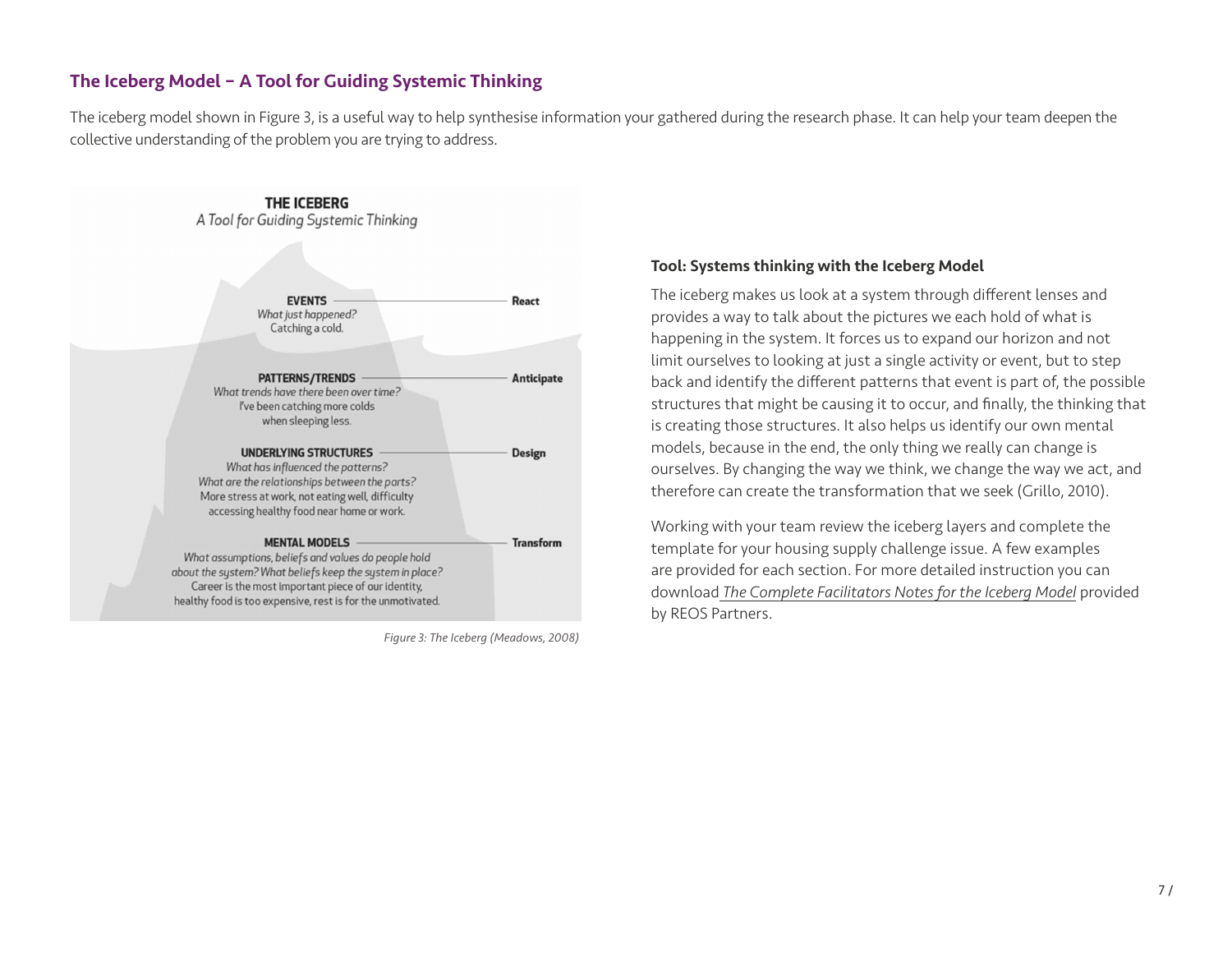| <b>Iceberg Layers</b>                                                                                                                                                                                                                                                                                                                                          | <b>Housing Supply Iceberg</b>                                                                                                                                                                             |
|----------------------------------------------------------------------------------------------------------------------------------------------------------------------------------------------------------------------------------------------------------------------------------------------------------------------------------------------------------------|-----------------------------------------------------------------------------------------------------------------------------------------------------------------------------------------------------------|
| Events:<br>What are the surface-level issues and<br>challenges that we are seeing and hearing<br>related to housing supply challenge issue you<br>are exploring?                                                                                                                                                                                               | Lack of affordable housing.<br>$\bullet$<br>Homelessness<br>$\bullet$<br>Long wait lists for affordable housing                                                                                           |
| Patterns:<br>What are the underlying patterns that we are<br>noticing? What keeps happening?                                                                                                                                                                                                                                                                   | Housing prices have risen in cities across<br>$\bullet$<br>Canada<br>Lots of new construction and still not<br>$\bullet$<br>enough affordable housing                                                     |
| <b>Underlying (Systemic) Structures:</b><br>What is causing the pattern we are observing?<br>The answer is usually some kind of structure:<br>Organizations - governments, organizations<br>Policies - laws, regulations, tax strictures<br>Rituals - habitual behaviours so ingrained the<br>are not conscious<br>Physical things - Places, build environment | Historic lack of government funding<br>Inadequate or sub-standard housing<br>$\bullet$<br>Housing supply deficit<br>$\bullet$<br>No requirements to integrate affordable<br>housing into new construction |

#### Mental Models:

These are the attitudes, beliefs, morals, expectations and values that individuals hold that allow the systemic structures to keep functioning as they do. We often gain these beliefs and values from our society and family, and often unaware of them.

• NIMBYism

### Systems Thinking Resources

These recourses will help further develop your systems thinking skills and is the mindset you should adopt when you start doing research to better understand your challenge statement and will help you engage with stakeholders during **Module 2**.

- MaRS Solutions Labs developed a *[Living Guide to Social Innovation](https://mars-solutions-lab.gitbook.io/living-guide-to-social-innovation-labs/seeing)  [Labs](https://mars-solutions-lab.gitbook.io/living-guide-to-social-innovation-labs/seeing)* that includes useful systems thinking information and resources that will help you sharpen your systems thinking skills.
- *[Introduction to Systems Thinking](https://thesystemsthinker.com/introduction-to-systems-thinking/)* from the Systems Thinking. This report will provide you with an overview of systems thinking and introduce you to various tools and techniques that could be applied to your project.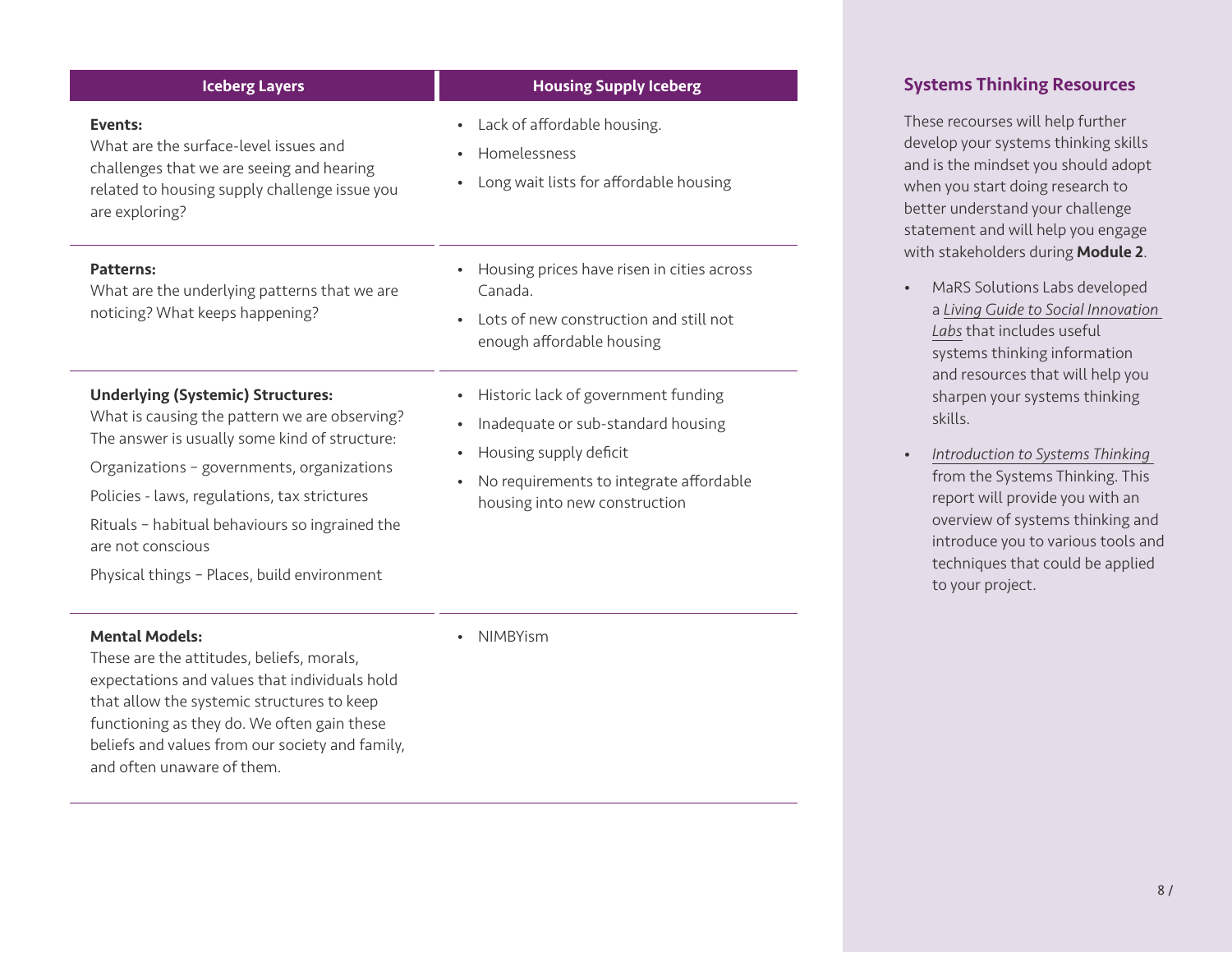You have likely gathered some information and research on your housing supply challenge and this step is intended to gather in additional information using secondary or desk research. Primary research (surveys, interviews, etc.) should be conducted in Module 2. There are a variety of sources of data that you could access, and a few open data portals are noted below. Once you have conducted your research you will need to summarise your findings.

### Secondary Research

Secondary research will help you analyze and summarize existing facts, figures, and qualitative and quantitative data to understand the context, scope, and scale of your housing supply challenge area of focus . Here are some of the major things you should try to uncover in your research:

- 1. Who is experiencing this problem? (either directly or in-directly)
- 2. What is the size or scale of this problem? (How big is it? How many people experience it? Is it getting bigger, or smaller?)
- 3. Why does it matter? (What impact will there be if this problem is not addressed? Who else might be impacted by this problem?)
- 4. What are some of the root causes of the problem? (And what are the conditions that led to those root causes?)

### Open Data Portals

Open data portals can provide useful information and allow you to dig into the raw data yourself. Federal, provincial, and local governments across Canada share their data with the public through open data portals. These portals allow the public to freely access, analyze, and reuse the large amounts of information that governments collect on everything from neighbourhood equity scores, daily shelter occupancies, to social and affordable housing waitlists status.

The *[Government of Canada Open Data](https://open.canada.ca/data/en/dataset)* portal provides useful information as do Provincial portals and Statistics Canada Housing Statistics reports on housing issues.

For more information on how to use open data, check out the Government of Canada's Open Data 101, and the *[Open Data Handbook](https://opendatahandbook.org/)*.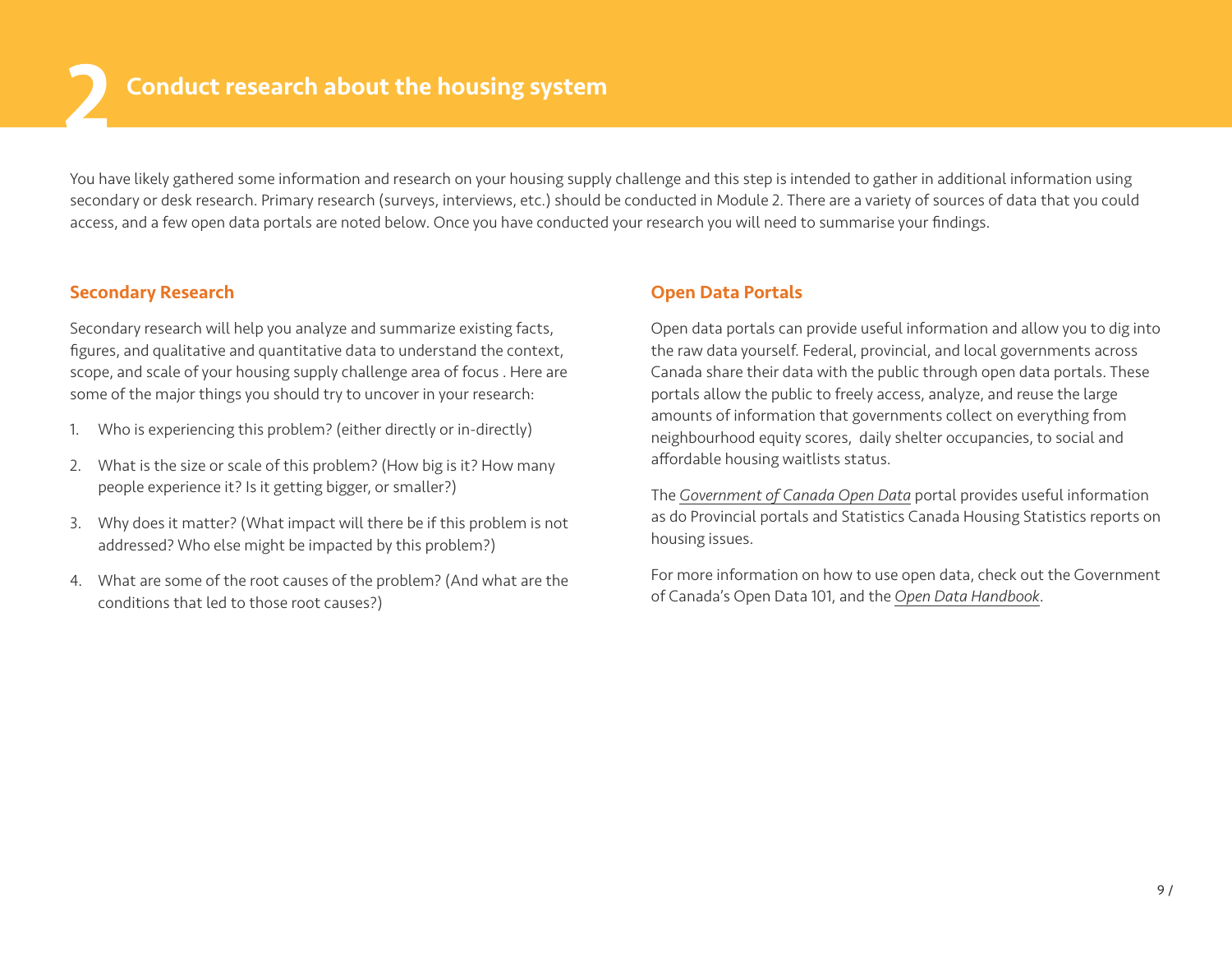Following the research phase, you can use different system mapping techniques to help make sense of the system, clarify your assumptions and set the stage to engage stakeholders (see **Module 2: Empathize and Analyze**). Systems maps are representations of collective understanding by participants of why a system behaves the way it does, and how it can be changed. It is the shared understanding of the interdependencies between inputs, outputs/outcomes, issues, trends, drivers and actors (MaRS Solution Lab, 2019).

Each of the mapping tools noted below will help deepen your understanding of the housing system, your housing supply challenge and help you enhance your solution. Instructions are provided to complete a **Cluster Map** while other mapping tools include a short description and a link to detailed tools and resources that will help walk you through the steps required to complete the map.

## Cluster Mapping

This is where you put all the key things you learned doing secondary research into a map. A cluster map helps you organize and categorise the information you've gathered on your housing supply challenge statement. It lays out the key challenge, some of the behaviours, attitudes, and structures that lead to that challenge, and builds a shared understanding of how the different parts work together. You should come back to this tool as you work through the following modules. It will change over time. As you gain experience in systems thinking, you'll begin to view issues from different perspectives (see Module 2: Empathize and Analyze) and challenge your assumptions.

#### Detailed cluster mapping steps:

### Getting Started

The hardest part of building a cluster map is getting started. Try not to worry about if you're doing it right; the purpose of mapping is to explore your team's collective knowledge, bring it out in the open, and start connecting the dots. Before getting started, make sure that every team member can add to the board collaboratively – brainstorming (or brain dumping in this case) should always be a collaborative process where everyone can contribute equally. Here are some loose steps to follow:

## Place your topic at the centre of your online board.

2 Collectively dump everything you know or have learned about the topic on the board. Resist the urge to refine, connect, or solve in this moment. Just jot down the concepts, words, and ideas connected to the issue. To keep your team on course, you may want to set a 5- to 10-minute timer for this part of the activity.

- 3 Once you've added everything up on the board, take a couple of minutes to read one another's contributions. Ask for clarification on ambiguous or unclear points. Resist the urge to correct, refine, or reword other people's contributions – focus on simply understanding them.
- **4** Consolidate any identical or duplicate concepts, words, or ideas. You can either stack them to show their importance or delete the duplicates.
- **5** Now, start connecting concepts. You're basically playing a word association game here. Draw lines between concepts, words, and ideas that are connected. You're not done until the map is a dense mess. You may want to set a 10- to 15-minute timer for this part of the activity.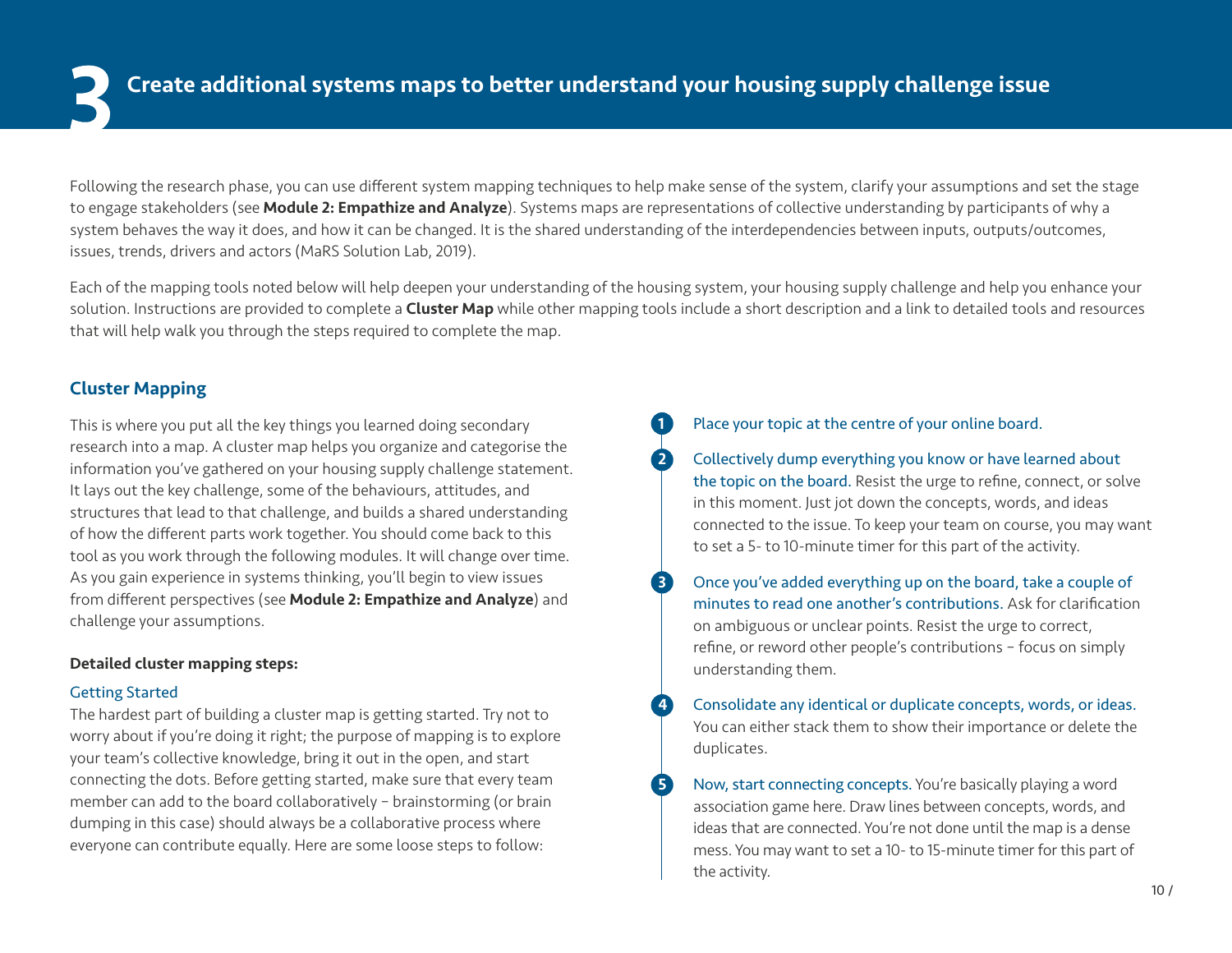Note: If you feel you've got a handle on this, you can begin to colour code lines to describe types of relationships (e.g., regulation, influence, power, money flow) or add arrows to show the direction of power and influence.

Take a moment to congratulate yourselves. The hardest parts are done. You may choose to take a break here and come back with fresh minds for Step 6 and Step 7.

### 6 As a team, scan your map and discuss the questions below. Jot down notes so you remember the key insights from this process.

- a. What ideas or concepts related to your challenge topic jump out at you after doing this activity?
- b. Which concepts, words, ideas in your cluster map are the most densely connected (have the most lines connected to them)? These are often the best places to build a solution.
- c. What do you need to learn more about or what seems to be missing? These can inform your approach to Module 2: Empathize and Analyze.
- d. What did you learn from this activity? What was the most interesting idea that emerged from this process?

#### Summarize your reflections into 3-5 key insights.

Insight: an understanding of the meaning or significance behind the information you've gathered. An insight is developed by uncovering meaningful learnings and findings from information, and typically results in viewing challenges with a fresh perspective. (Dalton, 2016)

#### Resource

Form more information on Insight Generation, please see *[What is Insight?](https://thrivethinking.com/2016/03/28/what-is-insight-definition)  [The 5 principles of Insight Definition](https://thrivethinking.com/2016/03/28/what-is-insight-definition)* by Jonathan Dalton

#### Reminder

A cluster map is only as good as it is useful. Don't do it just to get it done; use it to shape your thinking and add to it when you learn more. You can even refine it and use it to tell a story. Some of the best idea pitches are based on a solid cluster map.

# Trend Mapping

A trend map is a visual depiction of relevant trends influencing the system around a given topic. Developing a trend map for housing supply can help your group deepen their understanding of your issue through exploring related history, identifying key external factors, and tracking shifts in social and cultural norms. (FSG, 2017)

#### [Detailed trend mapping guide:](https://www.fsg.org/tools-and-resources/guide-trend-mapping)

FSA's *[Guide to Trend Mapping](https://www.fsg.org/tools-and-resources/guide-trend-mapping)* will walk you through a feasibility assessment as well as how to prepare for and facilitate a trend mapping activity.

# Systems Mapping Resources

- *[Mars Solutions Lab](https://mars-solutions-lab.gitbook.io/living-guide-to-social-innovation-labs/seeing/understanding-the-problem-systems-and-complexity/systems-mapping)* includes a description of each of the mapping tools noted above.
- *[The Systems Thinking Toolkit](https://www.fsg.org/tools-and-resources/systems-thinking-toolkit-0)* developed by FSC includes a set of mapping tools and detailed descriptions of how they can be used. Each of these will help deepen your understanding of the housing system, your housing supply challenge and help you enhance the solution you are focus on.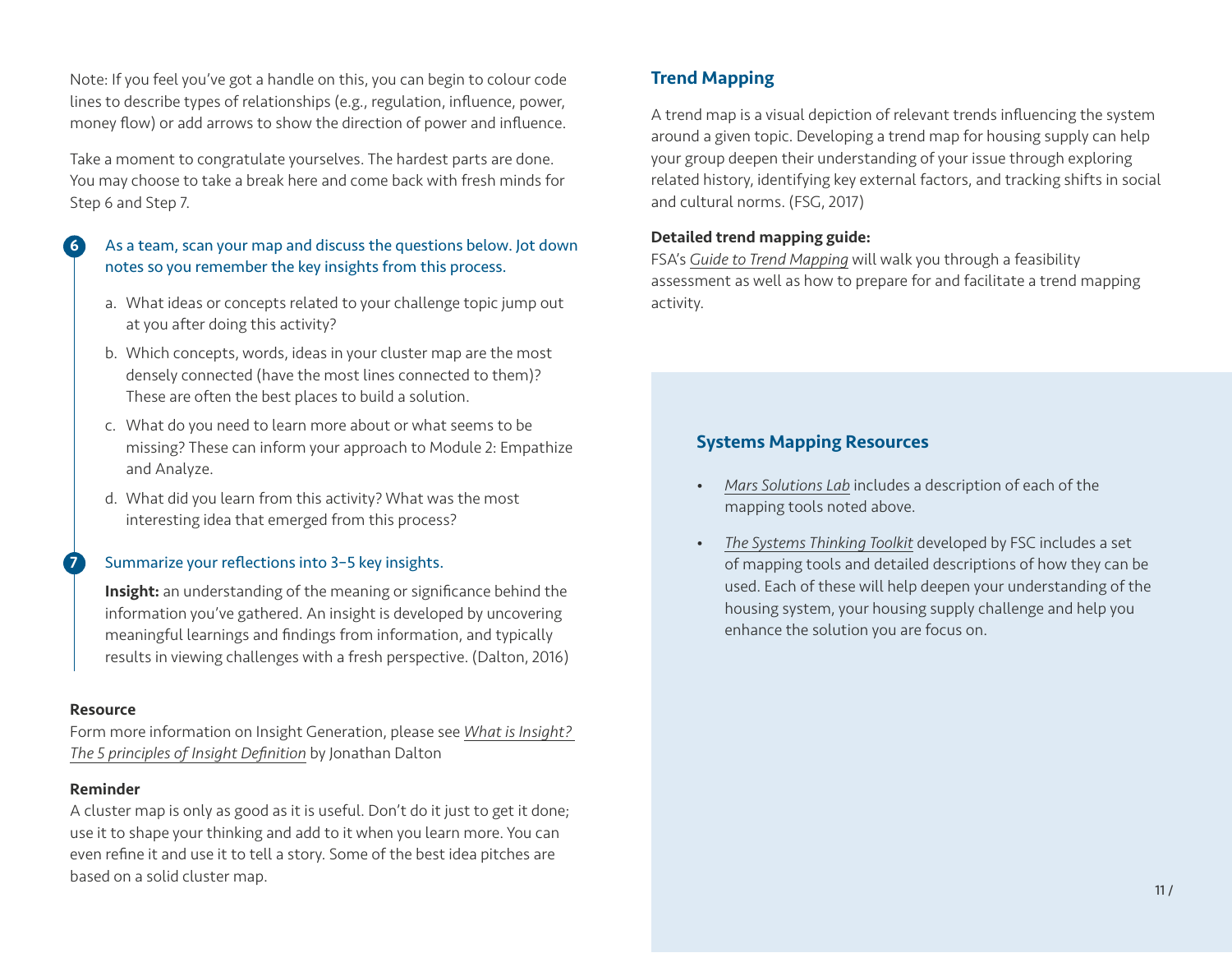# **REFERENCES**

Dalton, J. (2016, March 16). What is Insight . Retrieved from Thrive: *https://thrivethinking.com/2016/03/28/what-is-insight-definition/*

FGS. (2017, June 08). Guide to Actor Mapping. Retrieved from FGS: *https://www.fsg.org/tools-and-resources/guide-actor-mapping*

FSG. (2017, June 08). Guide to Trend Mapping. Retrieved from FSG: *https://www.fsg.org/tools-and-resources/guide-trend-mapping*

FSG. (2017, June 08). Systems Thinking Toolkit. Retrieved from FSG : *https://www.fsg.org/tools-and-resources/systems-thinking-toolkit-0*

Grillo, L. (2010, September 8). Systems Thinking With the Iceberg Module. Retrieved from Reos Partners: *[https://reospartners.com/publications/](https://reospartners.com/publications/systems-thinking-with-the-iceberg-module/) [systems-thinking-with-the-iceberg-module/](https://reospartners.com/publications/systems-thinking-with-the-iceberg-module/)*

Kuhn, T. (1962, August 16). The Structure of Scientific Revolutions. Retrieved from The Systems Thinker: *[https://thesystemsthinker.com/](https://thesystemsthinker.com/systems-thinking-what-why-when-where-and-how/) [systems-thinking-what-why-when-where-and-how/](https://thesystemsthinker.com/systems-thinking-what-why-when-where-and-how/)*

MaRS Solution Lab. (2019, October 01). Systems Mapping. Retrieved from Living Guide to Social Innovation Labs: *[https://mars-solutions-lab.](https://mars-solutions-lab.gitbook.io/living-guide-to-social-innovation-labs/seeing/understanding-the-problem-systems-and-complexity/systems-mapping
) [gitbook.io/living-guide-to-social-innovation-labs/seeing/understanding-the](https://mars-solutions-lab.gitbook.io/living-guide-to-social-innovation-labs/seeing/understanding-the-problem-systems-and-complexity/systems-mapping
)[problem-systems-and-complexity/systems-mapping](https://mars-solutions-lab.gitbook.io/living-guide-to-social-innovation-labs/seeing/understanding-the-problem-systems-and-complexity/systems-mapping
)*

MaRS Solutiosn Lab. (2019, October 01). Wicked Questions. Retrieved from Living Guide to Social Innovation Labs: *[https://mars-solutions-lab.](https://mars-solutions-lab.gitbook.io/living-guide-to-social-innovation-labs/seeing/understanding-the-problem-systems-and-complexity/wicked-questions) [gitbook.io/living-guide-to-social-innovation-labs/seeing/understanding-the](https://mars-solutions-lab.gitbook.io/living-guide-to-social-innovation-labs/seeing/understanding-the-problem-systems-and-complexity/wicked-questions)[problem-systems-and-complexity/wicked-questions](https://mars-solutions-lab.gitbook.io/living-guide-to-social-innovation-labs/seeing/understanding-the-problem-systems-and-complexity/wicked-questions)*

Meadows, D. H. (2008). Thinking in Systems: A primer. Chelsea Green Publishing.

Senge, P. (1994). The Fifth discipline fieldbook: Strategies and tools for building a learning organization. New York: Currency, Doubleday.